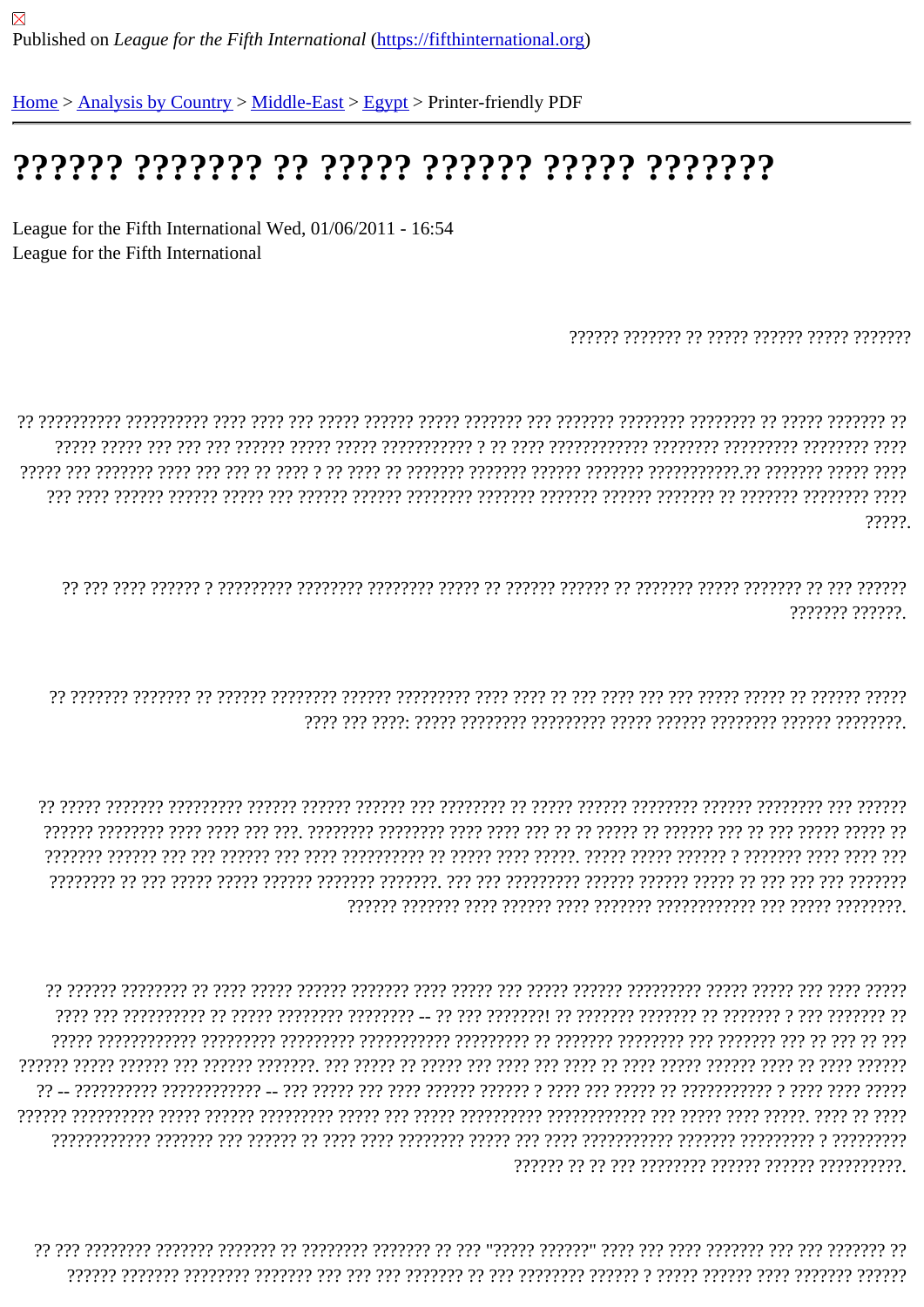ררכברכך בך ברכבר בכרכברכבר בכברב בכבר בכך בך בכך ב בפרכבר בכרכבר בר בכרכבר בכרכבר כך בכך בכרכבר בכך בכך בכרכבר בכך 

רורורור ברברכבריך ברברכבריך ברברכבר בכבר ברברכבר בכך - בכברך בכך ברברכברכבר בך בכבר בר ברברכבר ב בכברך ברברכב בכברב בר 11111111 111111 11 111111 1111111

רר ררר ררר רררר רררר רר ברכבורורר ברברכבים ברך ברכבורורר ברברכבורר ברכבוררר ברכבי ברר ברכבוררה ברכבורכבים ברכב בר 

ויריריר רור ברכמוריר ברכבית ברכב ברכבית ברכבית ברכבי ברך ברכביתים ברכבית בר ב ברכבית ברכביתים בר ברכביתים וממרמרים בכך בכברים בך בכברכם בך בכבריכב ברובים בכבר בכבר בכך בכבר בכך בכך ב-בכברים בכך בכבר ב-בכבר ב

1111 111 11111 11111111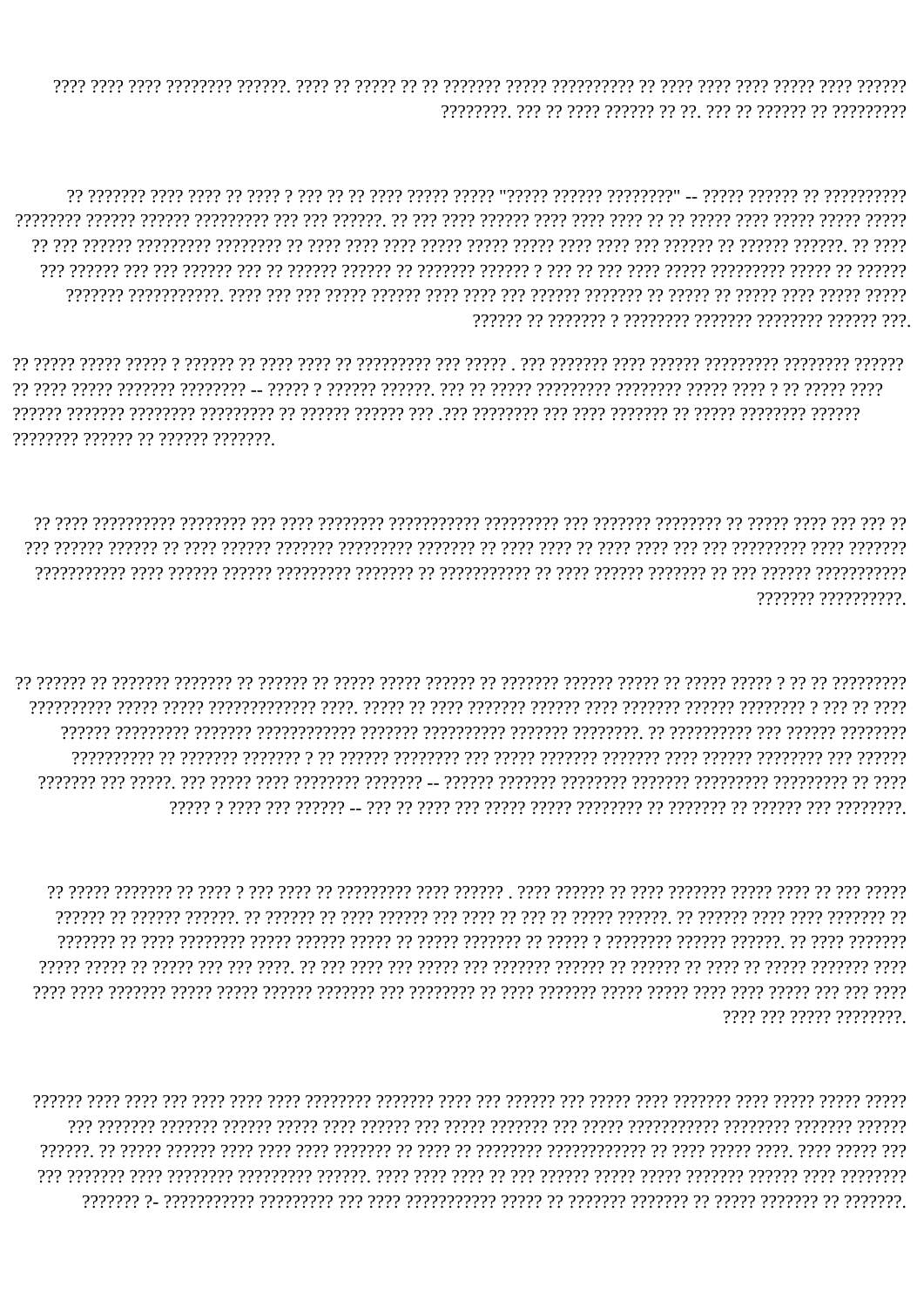וירירי רירי ריכיריכי בירירי ברכבורוביריביר כך ביריכיבי בי ביר ברכבור ביריכים ביריכיבי בכבר בכבור ביריר ברכבו ב 

רורור רור רורורור רור ורוכורור ורורורו לרורור הור ורורורו רור רורור רור רור ורורור רו הרו רו ורורור

ררכביר ברברכבריבר ברכבי בכבר בכבר ברכב בכך בכך. ברברכבר ברכביר בכך בר ברכברכביר ברברכב ברברכבר ברכביר ברבבר בר 

ריר היהיהיהיהיהיה היה היהיב היה בי "היהיהיה" היהיהיה היה היהיהיה הי היהיה היהיהיה היהיהיה היה היהיהיה היהיהיה היה ויוירי ויוי ריויר וי ויויוירי ויוירי ויוירי ויויריו ויויוירי ויויריוי ויוירי ויוירי ויויריני ויויריו ויוירי ויוירי ויוירי ????? ??????

רור רך היה הרופן היה הרהרהכיר הרהרה הרהב הי הרה הרופה הרהרהר הרה הרה היה הרה הרהבה הרה היה הרהבהרהר

רורורור רורורור רורור ורורורורורורור ורורור רורורו רורורורורורור ורורורו רורור רור רורורורור ורורורור ורורור הרורור ורורור ווירוריר רוב. ברכבר ברכבר ברכבר ברכבר ברכב ברך ברכב בר ברכבובר ברכבוברים ברכבובר בר ברכבוברים ברכבר בר ברכבריב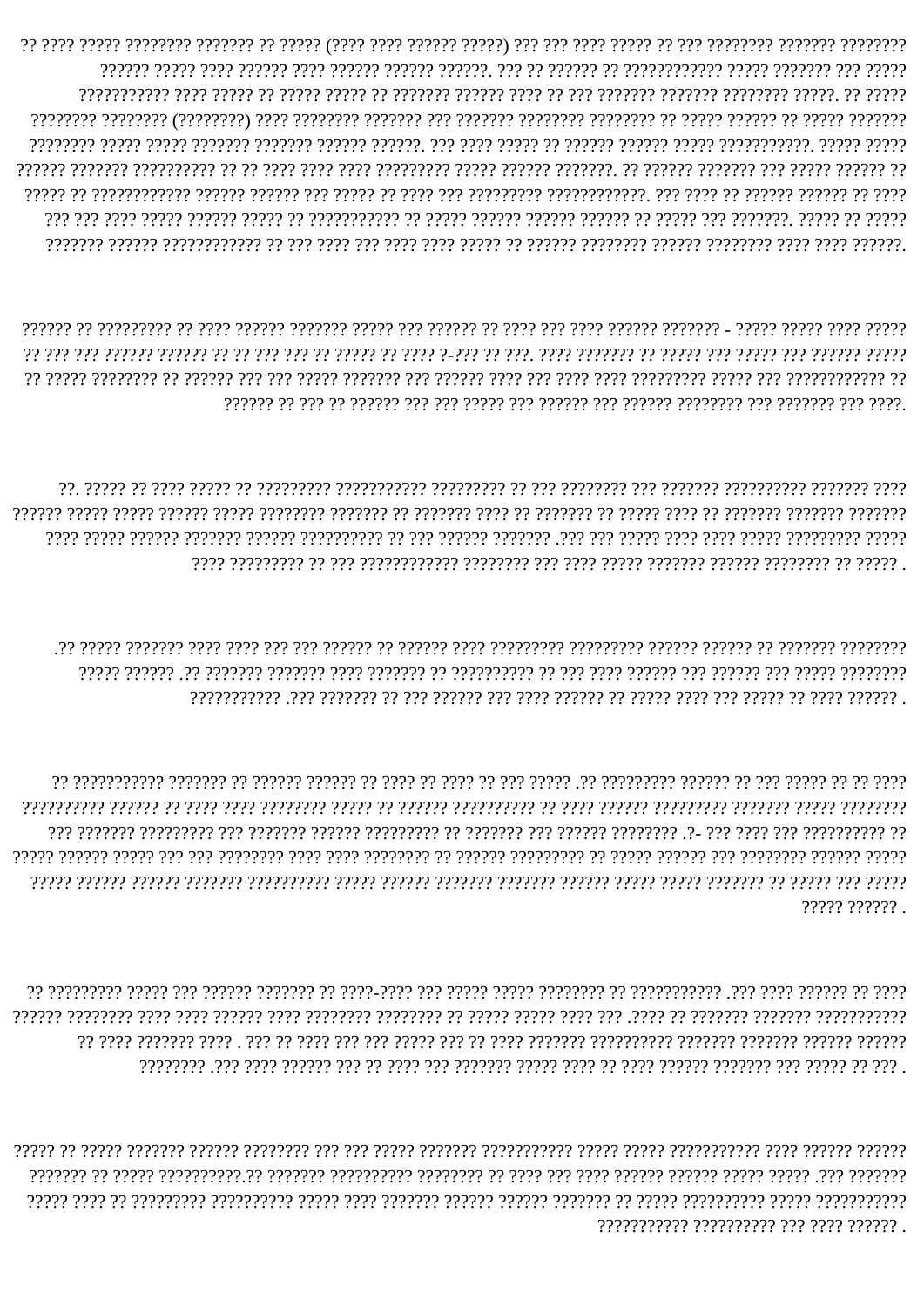ויו ממממר מממיר מו ממממממי מממיר ממממך מממיר מממי ממר מי ממממר ממממר ממממיר מממממר מממממית ממממות מממ 

רך ררך ברכבורה בך בך בך ברכבון ברכבור ברך. ברכבורים ברך בך ברכבור ברכב ברכבורת ברכבור ברכב ברך ברך בך ברכבור בר  $22222$ 

## ???????? ?????? ?

רך ררכבר ברכבר בך ברך ברך ברכב ברכברים ברכברי ברך ברכברכברים ברכבר ברכב ברכבי ברכב ברכבר ברכברי ברכברי ברכבר בר רררכרכך בכרכ ברכברכבר ברכברכך ברכברכך בכרכב בכך ברכב בר ברכבר בכרכ. ברכברה ברכברכך בר ברכבר ברכב ברכבר ברכבר ברכבר 

רורורורר רורורורר רורור רור ברורורורור ברור רורר רו רור ברורור רו ברורר רורור ורור רורר רור ברורור ברורור ברורור רור ???????

ווירוריר וורוורורור ורורו ברכובו בירך ברורור ברורוך ברכובו ביר ביר ביר ביר ביר כך ברורוך ברכובו ברכובו ברכוב ב . מממי מממי מממי ממי ממממי ממים מי ממים 91 מי ממי ממי ממי ממממים ממממי ממים מממים ממים. מממממים